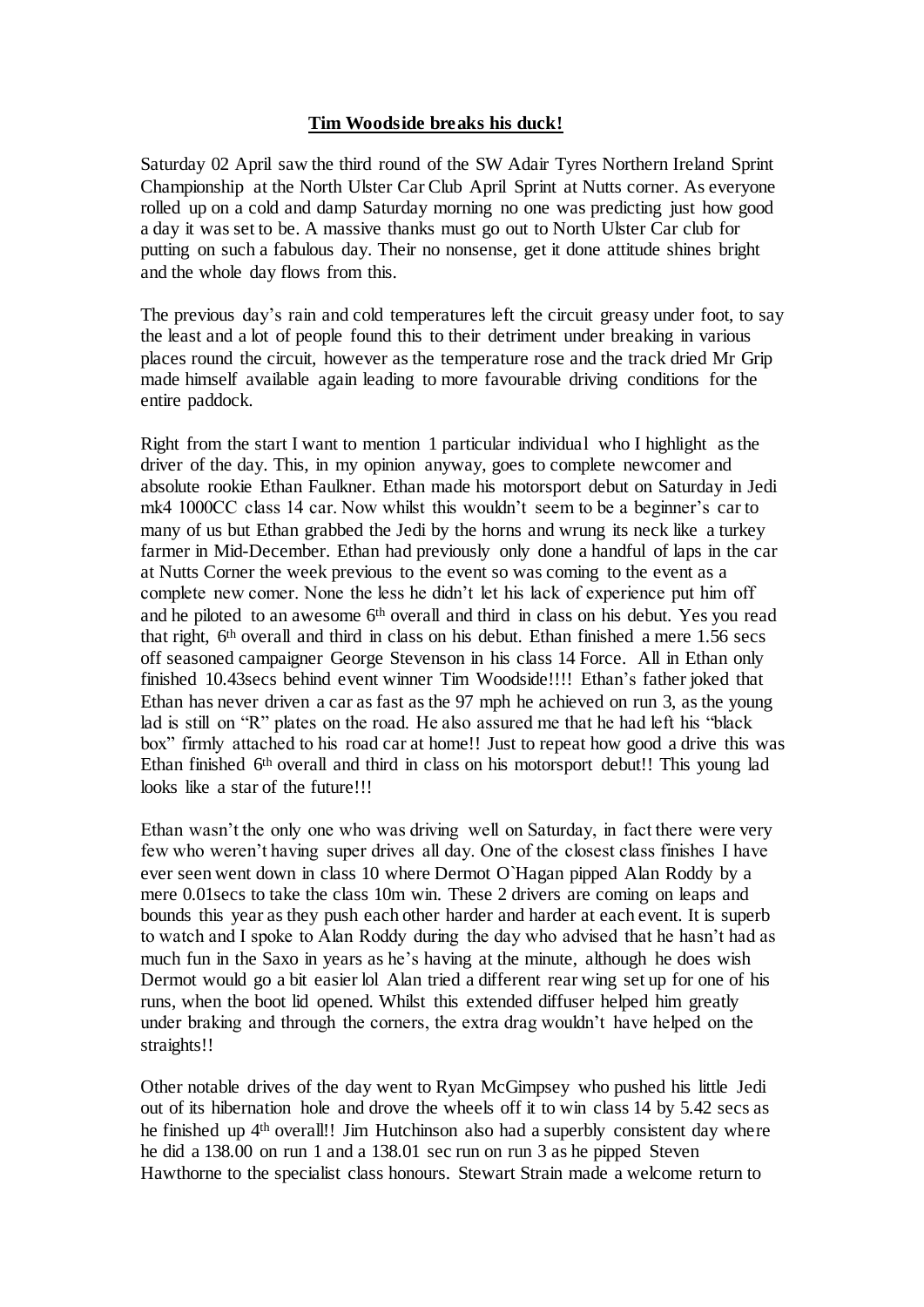the paddock in his 205 and took class 11 honours and narrowly missed out on the modified category win by a mere 0.22 sec to the ever hard charging Stephen Colbert. This was after Stewart had been spotted underneath David Evans 205gti fine tuning Betsy`s wheel alignment after it was discovered that David wasn't as good with the wheel alignment gauges as he thought he was!!

There were a lot of new drivers out at this event and a few returning ones as well, admittedly though some may have been testing for the upcoming hill climb season. It was good to see Phil Dorman return and he finished 7<sup>th</sup> overall, Patrick Roche made a return in his RSR Escort and guided it to 12 overall and second in class, although he advises that his "proper engine" isn't quite ready and that he will be closer to the front when it is. David Francis returned as well in his class 9a Escort Cosworth and gave a lot of us a lesson in super smooth driving through the more intricate infield section. Brendan Flynn and Davis Buick also returned with Davis in a new MNR Vortex. We also saw 7 Mazda MX5s in Class 2b which is one of the biggest Mazda entries I've ever seen at a sprint!!

In terms of the overall winner, well I don't know where to start with this, which is why I left it to the end to write it. "Woodside" was the word of the day as Simon and Tim Woodside battled all day against each other in their Pilbeam MP82`s. Simon had won this event before in 2007 as well as winning 1 NI Hill climb Championship and 3 Sprint Championships in his career and whilst winning these he has had numerous outright wins across many circuits in his career. Tim on the other hand was certainly on the back foot having never won an event outright before and having only driven this car a handful of times. This, as a bit of background, explains why Tim was delighted to take his first ever fastest time of the day and event outright win by a mere 0.29 secs from his brother Simon.

Both the Woodside's battled hard all day Tim set the early pace and Simon couldn't match him despite trying very very hard. I watched their second timed runs through the tight and tricky infield sections, and honestly the 2 guys were throwing their Pilbeam MP82 single seaters around like rally cross supercars as they took loads of kerb, wide fast lines, carrying massive speed and it was just superb to watch. If ever anyone wanted a display of fast, flowing committed driving in single seater then these 2 provided it in spade loads on Saturday. For those who think that single seaters are just point and shoot straight line speed, watching these 2 fellas on Saturday would've changed your mind completely.

Steven Gault made a superb return to the championship in his very rapid Dallara and despite some gremlins he took a very convincing third place ahead of Ryan McGimpsey, George Stevenson and Ethan Faulkner in that order. Stevens speed is increasing in the new car but his super smooth driving style means that he can ring every iota of time from the car and with a bit more seat time I predict Steven will be in between the Woodsides with his sleeves rolled up. If Ryan McGimpsey continues to sprint as well then he also will be in the mix as he just does things in his Jedi that Jedi never envisaged the car to be capable of. He is just awesomely quick.

So far I have mentioned 6 potential outright winners there and then of course we have John Donnelly in his Pilbeam MP62 which sadly had mechanical woes pre event and also the OMS25`s of Alan Cassells and Rob Dwane, neither of which managed to set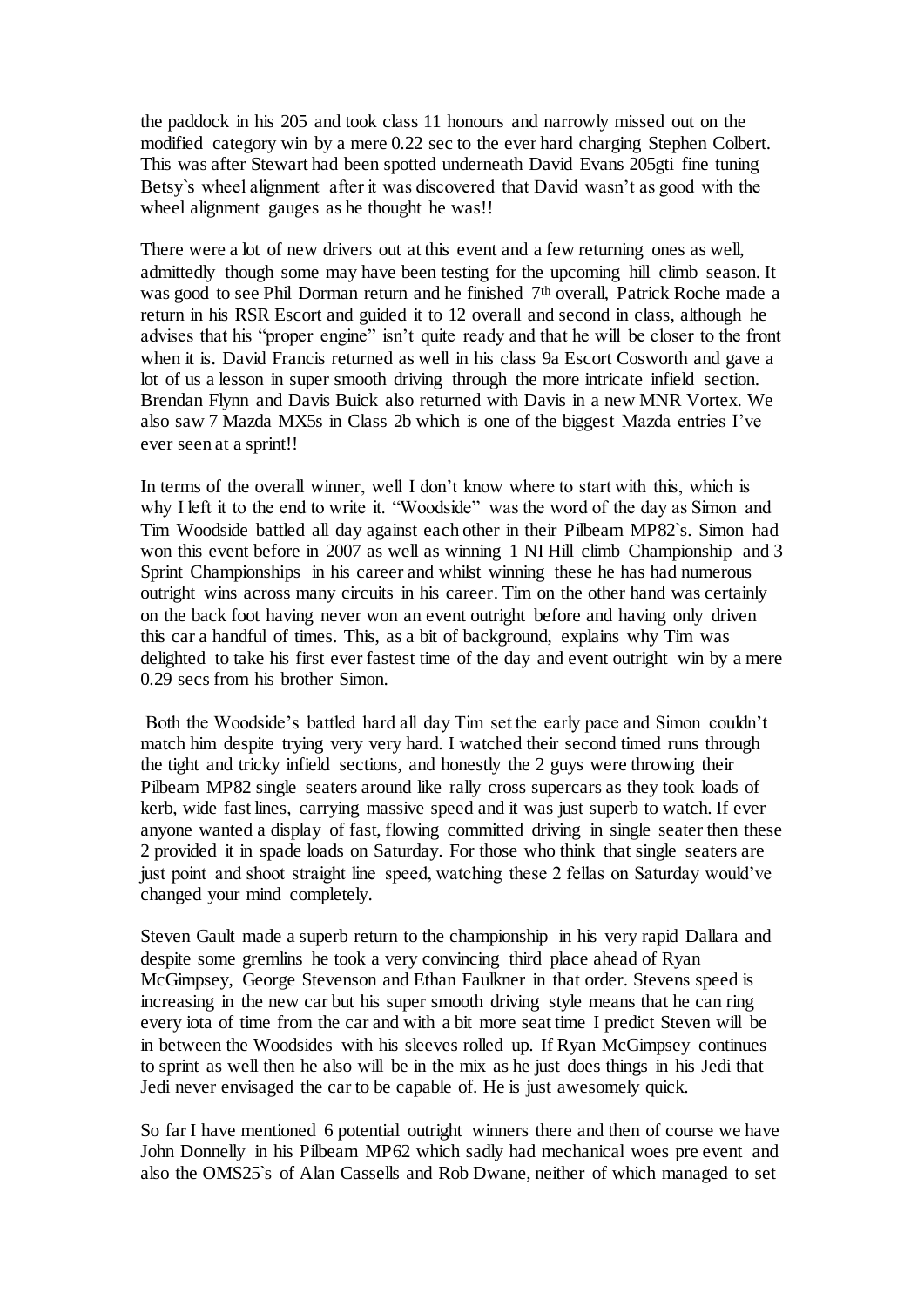a timed run on Saturday. All in we have 8 or 9 potential winners on any day which is why the SW Adair Tyres Northern Ireland Sprint championship is so good. In terms of the overall championship Tim Woodside leads the way ahead of Rob Dwane and Alan Cassells and Simon Woodside in that order.

In terms of the Categories we will start with the Raodgoing category where the car in front was once again a BMW. Andrew Robb was out again and took the category and class 2 win as well as 24th overall in his BMW. Conor Hamill pushed him hard but couldn't get the deficit below the final 3.43 secs which really doesn't do the battle justice. Third went to the hard charging and ever improving Crawford Ewing in his Megane. Crawford finished 0.76 adrift of Conor and a firm 1.12secs in front of Aaron Vance. Crawford seems to have gelled well with his Meganne as he chases the BMW`S down. Conor Hamill leads the overall category championship ahead of Andrew Robb and Crawford Ewing.

Stephen Colbert increased his lead in the Modified Category championship after taking the category win on Saturday as well as class 6b honours and 16th overall in his sunbeam. Stewart Strain pushed Stephen hard for the category but failed by a mere 0.22secs. Oliver Cormican was also ready to pounce and finished third in category a mere 0.16 behind Stewart. So all in this category was separated by a mere 0.38 secs. It's close there. Stephen leads the category from Ian Lancashire and his father Ken as his consistent run of 3 points scores puts him 8 points clear. Mark my words this will be a closely fought category this year!!

In the specialist Category battle David Hawthorne (who many would argue is the fastest Hawthorne) was not out on Saturday so he left Steven to defend the family honours. Jim Hutchinson took the category win in his RSR Escort on his way to finishing 8th overall and fastest tin top. Jim put in 2 cracker runs which were only separated by 0.01secs. Talk about consistent. Interestingly it was also Jim Hutchinson's birthday on Saturday. I spoke with Jim and he advises me that his car will do his age in MPH in first gear. Now I won't be drawn to comment on whether the car is highly geared or whether Jim just doesn't look his age, but IL let you all make your own minds up. (Note to self, park well well well away from Jim at the next event). Steven Fought hard and got the deficit to second down to just a mere 1.44secs behind Jim which was impressive going especially as Third placed Scott McMullan was snapping hard at Stevens heels. Scott still leads the category after round 3 but it's tight as the top 2 drivers, Scott McMullan and Steven Hawthorne are equal on 10 points each and Jim Hutchinson and David Hawthorne are equal on 9points each and these pair now have a game in hand. Again I don't fancy predicting a winner in this battle.

In the Heaslip Ladies Challenge Emma Campbell took the Challenge win with a corrected 1.56s advantage over second placed Sheryl McBride. Kathy McDade in her Honda civic with its new "My little pony" influenced livery took third in the category. All 3 girls are improving greatly across each event and the results are showing this as Emma leads Sheryl by 1 point and Kathy is 5 points adrift of Sheryl in Third. Amy is fourth with 19 points and last event winner Catherine Donnelly is fifth on 11 points. Both Amy and Catherine have a game in hand, indeed Catherine has 2, so when the dropped scores kick in this championship really will go down to the wire. Kathy did however have a vital element missing on Saturday as her "powered by fairy dust"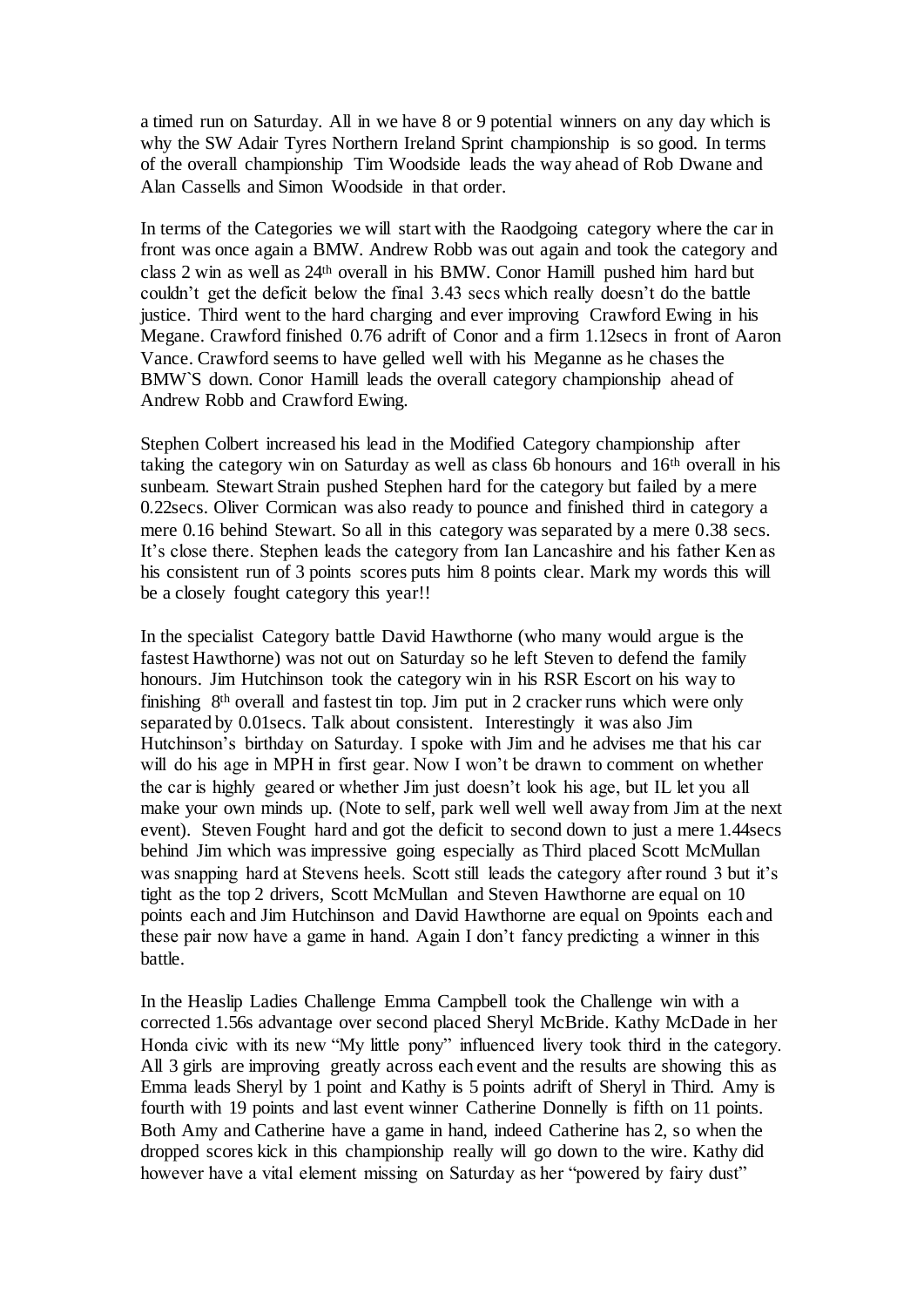sticker was not ready in time to be added to the car and this being missing, cost her at least a couple of seconds a lap. Is fairy dust going to help her de-throne Emma from the top of the category this year? Let's just wait and see!!

For some the most important category is the fastest mini in the west. Once again this went to Karl Johnston who once again drove the wheels off his little mini. Karl was incredible to watch as he explored every inch of the tarmac, and a wee bit of the gravel trying to keep the elusive McGarrity and Milligan duo behind him. Gary fought hard to take second in the mini battle and third went to the hard charging Gerry McGarrity. Gerry has advised that he has a plan to win the fastest mini trophy again!! He's currently coasting to let Karl and Gary think that they can't be beaten, then as the season draws to a close hel pull out and pass them, waving in a polite gentlemanly manner as he overtakes them to the crown!!

As those who were there will vouch this slightly light hearted report just sums up the superb, friendly banter filled atmosphere which was to be found round Nutts Corner on 02 April. The action was fast and there were some superb class battles up and down the timesheets all day. These battles are due to continue at our next event which is the fourth round of the SW Adair Tyres Northern Ireland Sprint Championship hasted by Larne Motor Club at Kirkistown on 07 May. Larne Motor club always put on a fabulous day and this event looks set to be a belter!!!

See you all on 07 May at Kirkistown

Now for the class battles:

### **Class 1 – Road Cars up to 1700cc**

Class 1 continued to be a close battle again today. Paul Forsythe took a commanding class win with a time that put him in 34th overall in his super well sorted Peugeot 106. Once again Mark Brogan had the sleeves rolled up was in the middle of a class battle. Today however he was battling with Stephen Donnelly in his Ford Fiesta. Mark managed to edge Stephen out by a mere 0.28 secs to take second. Fourth went to Alan Wallace who had his Honda Del Sol on the trailer early and Kathy McDade took fifth in her newly re-liveried Honda Civic. Hopefully she can source some fairy dust for her next outing, but does that count as pump fuel?? Overall Mark Brogan has a commanding lead over Alan Wallace with Paul Forsythe ahead of Kathy in the class championship.

### **Class 2a – Road cars over 1700cc**

Andrew Robb must have enjoyed his day out 2 weeks ago at Kirkistown as he was out again on Saturday. As you'd expect Andrew went fastest in the class despite Conor Hamill driving the wheels off his BMW to finish second. Crawford Ewing is finally getting the hang of his new Renault Megane and it seems to suit his smooth driving style as he pushed it to third in the class a mere 0.76secs behind Conor and only 0.12secs ahead of Aaron Vance. Ian Thompson took fifth in class and proved to be the fastest car from the VAG stable in his Porsche Boxster as he reversed the last day's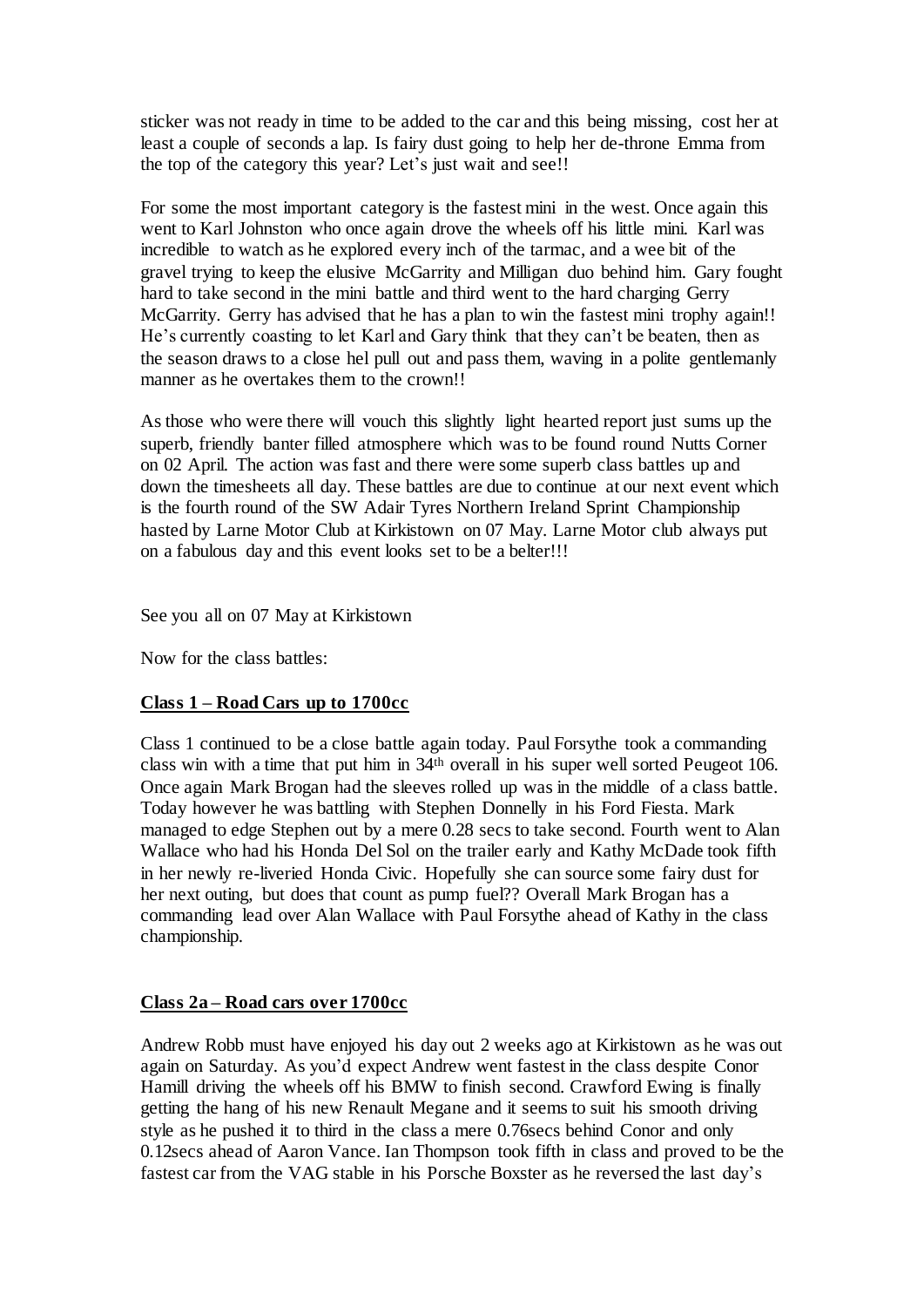result beating Aiden Savage in his Fabia. In terms of the championship its close at the top As Connor Hamill leads Andrew Robb by 3 points, Crawford Ewing is a further 1 behind Andrew Robb and then there's a 4 point jump to Michael Clarke in fourth.

## **Class 2b – Road cars Mazda MX5**

We had 7 of these Mazda MX5`s out today and Adam Brogan again proved to be the fastest Mx5 driver on the day. Adam had a 3.41sec advantage over second placed Paul Magill who lead an epic battle of MX5 which saw  $2<sup>nd</sup>$  to  $8<sup>th</sup>$  covered by a mere 3.72 secs. I watched these MXS`s through the back straight and into the heavy braking at the bottom of the circuit and these road going Mazda's pitch under braking like a boat in a bad sea, but by jeepers do they stop and they can carry some serious entry speed into the right hander at bottom of the circuit. I found them excellent craic to watch and fair play to all the drivers as there wasn't one driver who wasn't trying!! Connor O`Boyle took third ahead of Barry McCann, Kevin McNamee Craig and finally Mark Smyth. Championship wise Paul Magill leads the table from Adam Brogan, Conor O`Boyle, Barry McCann and Mark Smyth

### **Class 3 – Road cars specialist Production cars 4wd**

Tony Grady proved to be the fastest Grady today as he pipped Paul Grady by a mere 0.32secs today in their Subaru Imprezza. Third on the day went to Alfred Robb in his beautiful Yaris. Class 3 proved to be an excellent class battle today with all 3 drivers finishing within 0.95 secs of each other. If Paul hadn't eaten the second Soda and Alfred had removed his umbrella from the boot it could've been a completely different top 3. In all fairness the craic amongst these 3 drivers was superb all day and it's great to watch. Championship wise Alfred Robb still tops the class 5 points ahead of the tying Paul and Tony Grady.

### **Class 5 – Road cars specialist Production cars**

Richard Munnis took class honours here today and not because he was on his own!! He had Andy Hawthorne and David Buick to play with. Andy and Richard pushed each other hard all day but the tight twisty circuit suited Richards lighter bike engine car over Andy`s heavier car engine Westfield. Davis Buick made his debut in his new MNR Vortex and he improved all day as he got familiar with the car. Davis was very quick in his previous Reis Aero which Scott McMullan now campaigns, and Davis will definitely be mixing it with Andy and Richard as he gets the car dialled into him and himself dialled into the car. Championship wise Richard Munnis leads Andy Hawthorne and Davis Buick in that order.

## **Class 6a Modified Cars – Series Production cars 8v**

Class 6a was once again a bit low in numbers with only 3 out today there are still plenty of eligible cars out there, indeed at least 2 of them had entered but had to withdraw for various reasons. Karl Johnston once again proved to be the man to beat in his black mini. Gary Milligan pushed him hard but ended up second. It was great to see Gary back in his car today after an imposter drove it at the first round lol. Third in class went to championship returnee David Evans who assures us, and his wife, that he is only going to do occasional events this season, however he had so much fun on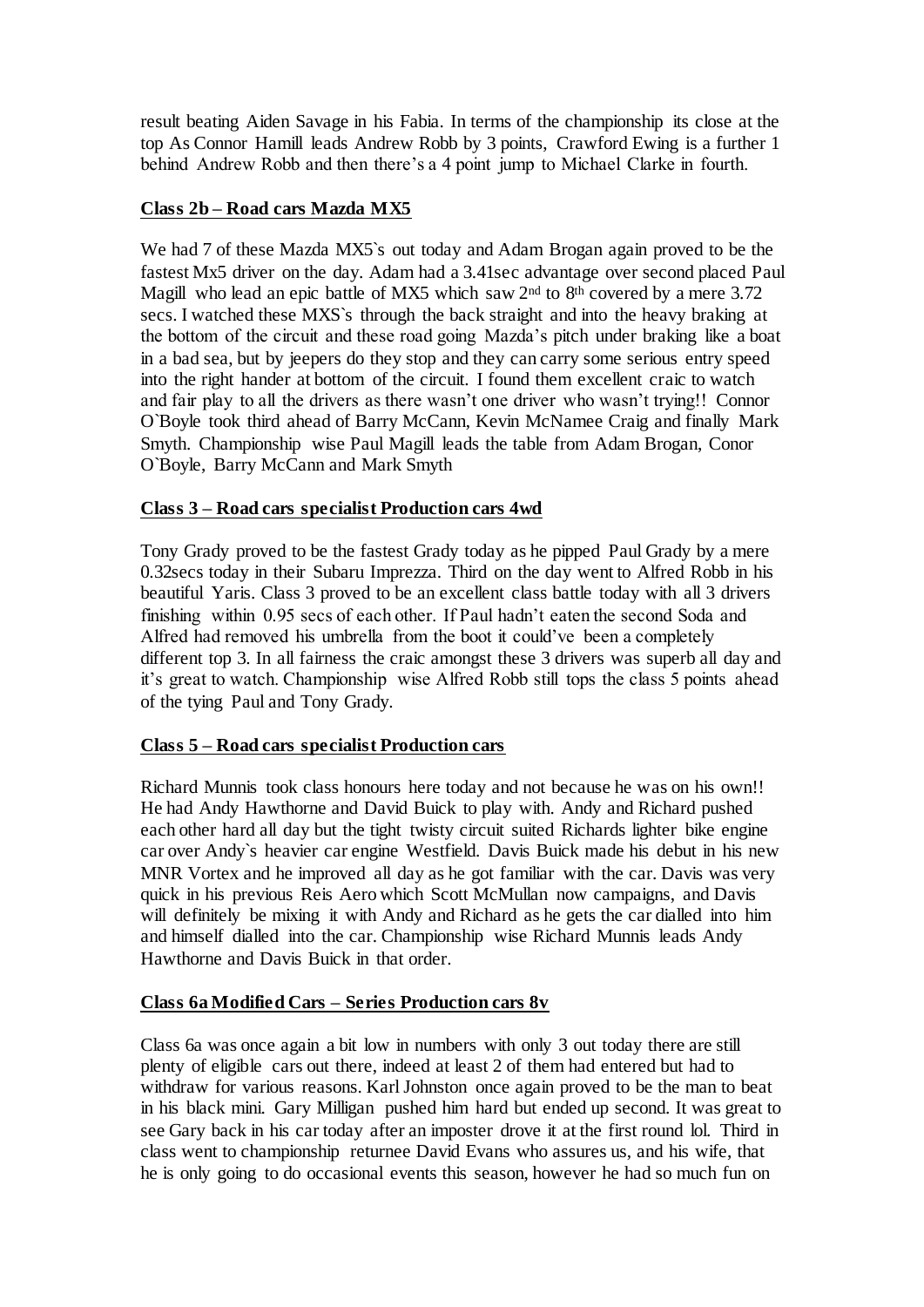Saturday that this particular strategy may be re-thought as the season goes. All 3 cars were separated by a mere 3.05 secs with Gary finishing second by a mere 1.44 secs and David missing Gary by 1.61 secs. It's fair to say that the craic and banter amongst the 6a drivers was still as good as ever and the racing was close too.

## **Class 6b Modified Cars – Series Production cars 16v**

Class 6b was once again dominated by Stephen Colbert who set a 144.88 run to take the class lead. Second went to his father Ken on a 148.95 with Dessie Martin, James Lightbody and Andrew Kernohan all scrapping for third, fourth and fifth in that order. Dessie Martin and James Lightbody had a good tussle with each as they both get used to their new motors and interestingly Dessie is driving the car which used to have the class record for this track in 6B. Sadly numbers in 6B have dropped off a wee bit which is a shame, as there are an abundance of good quick cars out there. Championship wise Stephen Colbert has the class lead ahead of Ken Colbert and Dessie Martin in that order.

# **Class 7 Modified Specialist Production Cars 2WD.**

Class 7 was very low in numbers with only 2 competing today. Steven Hawthorne and Scott McMullan did have a whopper of a ding dong all day with Steven taking the class win ahead of the hard charging Scott. Scott had never driven the longer course in the Reis Aero and was driving the wheels off it trying to catch Steven. In the end Steven took the class win by 2.03secs which is one of the biggest winning margins we have seen in class 7 in ages. Now with that remark, I do not in any way wish to imply that Scott wasn't quick, indeed the very opposite is implied. Class 7 is usually so tightly matched with times being so tight together that a 2.03sec win is unheard of. Steven just had a lucky day and he didn't have to drive the car easy to warm it up and keep it safe for David either so he was able to enjoy himself more!! Championship wise Scott and Steven are now tied at the top on 12 points with David Hawthorne Graham Boyce and Ian Robinson all chasing them hard in that order.

## **Class 8 Sports Libre cars Special Saloons**

Class 8 had one of its biggest entries in a long time today when we had 3 RSR Escorts and Ian Howard in his Maguire Mini. Jim Hutchinson took the class win on what turned out to be his birthday. Second in class went to Patrick Roche who returned with his rebuilt RSR Escort. Patrick advises that he still hasn't got his own engine ready but that it's progressing well and will be fitted again shortly, and that he will go a lot better with it. Third went to the hard charging Ian Howard who proved that a Maguire mini is still a quick and formidable car as well as a super pretty little car. Richard O`Mahoney took fourth in his RSR Escort to round out the class. There are at least 2 other RSR Escorts out there doing speed events in the country and I'd love to see them all together competing at the same time. One point to note is that Jim Hutchinson only did 2 of his 3 timed runs, and there was only 0.01 secs between his first and his second timed run. This goes to show just how committed Jim was on each of his runs when he could only find  $0.01$  secs on his way to  $8<sup>th</sup>$  overall and fastest tin top!! Championship wise the determined Richard O`Mahoney still leads the class title with Jim second, Rory Stephens third and Patrick Roche fourth. This is going to be a classic class to watch as the season progresses.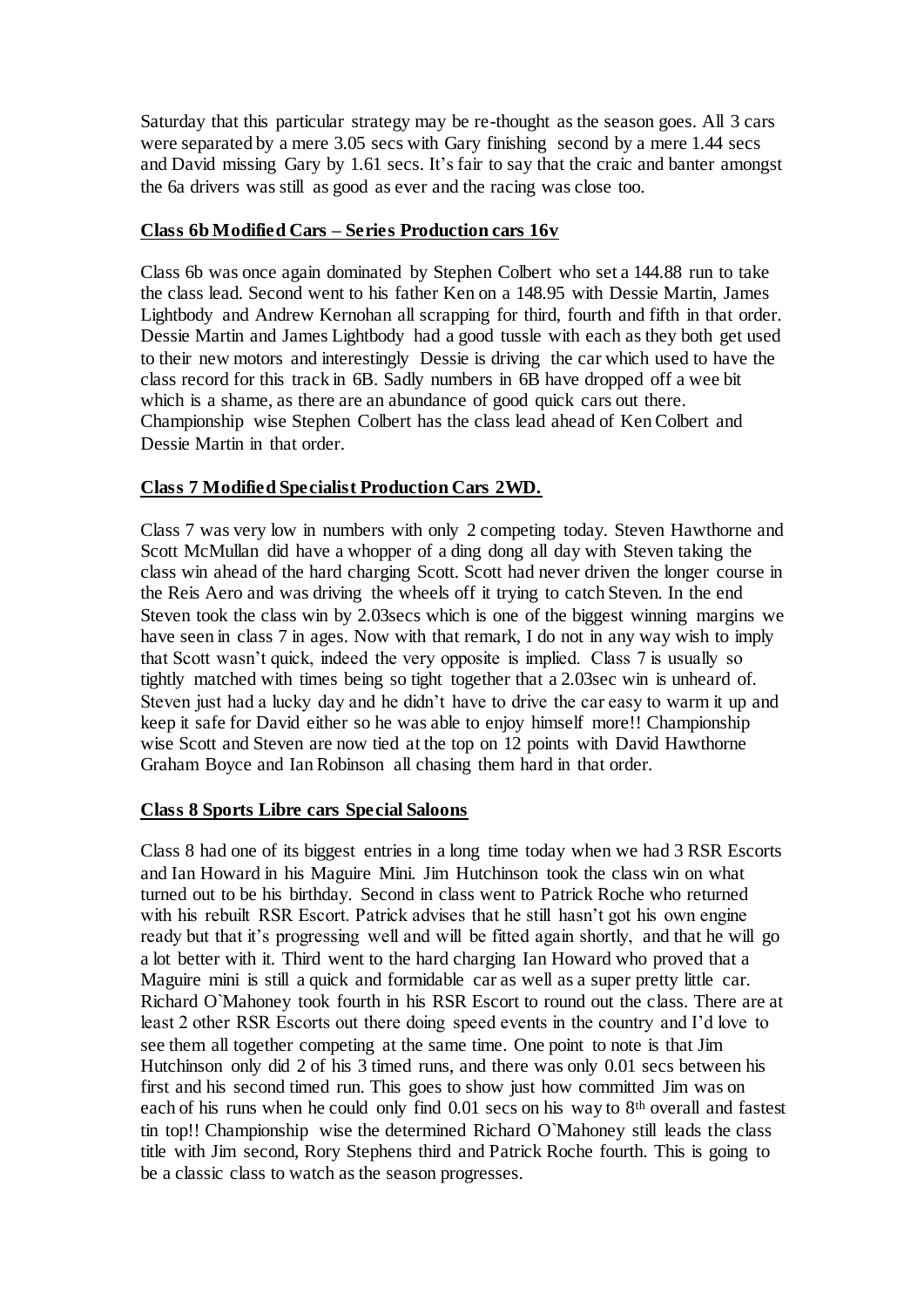## **Class 9a Sports Libre cars Saloons and GT`s**

Class 9a once again proved to increasing in popularity again when David Francis made his return in his Ford Escort Cosworth. So far this season we have had 6 different cars enter this class which is great to see after it had been in a period of decline recently. Hopefully we can get all 6 motors out again together as well as some of the other class 9a cars in people's garages, and return class 9a to its former glory of being one of the most hotly contested classes in the championship. As I've said already David Francis returned and gave us a master class in how to drive the infield section as he took a solid class win from the hard charging new comer Damien Corey in his Austin Mini. Third place went to Jason Frazer who is coming quickly to terms with his Rover Metro which he pushed hard to finish in front of Emma Campbell in her Peugeot 106. Championship wise Emma has a 1 point lead over Damien Corey with Jason third, Dan Campbell fourth and David Francis fifth.

### **Class 9b Sports libre Closed wheel sports racing cars.**

Class 9b proved to be a class of many awards for Sheryl McBride today despite her having no one to play with in her class. None the less Sheryl is improving with each and every round as she comes to terms with her little Global. As well as winning the prize for winning the class on Saturday, and the honour of being the runner up in the Ladies challenge Sheryl also wins the prize for the biggest set of eye lashes on a Race circuit on Saturday! I personally had been keeping Sheryl going about her lashes on Saturday morning and she advised that she was going out on Saturday night so had to get them done before she raced. Fair play to her, and she kept them intact, despite wearing a full face helmet. Can you give us any tips Sheryl?

### **Class 10 Sports libre Cars – small capacity Rally cars**

Class 10 once again proved to be a clinker of a class when Alan Roddy and Dermot O`Hagan went head to head on the time sheets. It also saw one of the closest class finishes I've seen in a long long time when Dermot O`Hagan took the class win by a mere 0.01 secs from Alan Roddy. Alan Roddy set the gauntlet on his first run and set a 150.65 target for Dermot to beat. Alan was unable to match or better his first timed run, such was the pace he was going but Dermot rose to the challenge and bettered it in his second by the mere 0.01sec margin which granted him the class win. Honestly both these guys have pushed each other on so much this season that it's going to be an epic season to watch and both Dermot and Alan will tell you that they are relishing the challenge and enjoying every second of it. Third place went to Ian Duff in his Proton Compact which hopefully we will see more of this season? Championship wise Dermot leads Alan by 1 point at the top of the championship table, with Andrew Strain third, Brian Little fourth and Joshua Baird fifth.

### **Class 11 Sports libre Cars – large capacity Rally cars**

Saturday saw Stewart Strain return in his mighty Peugeot 205 to class 11 after he did some winter work to the car. Stewart also returned to his winning ways and took the class win from the luckless Kevin McLaughlin who simply has had no luck with his Nova of late. Sadly Kevin only completed 1 timed run, but third placed Derek Robinson completed 3 runs and finished third in class in his Talbot Sunbeam. Class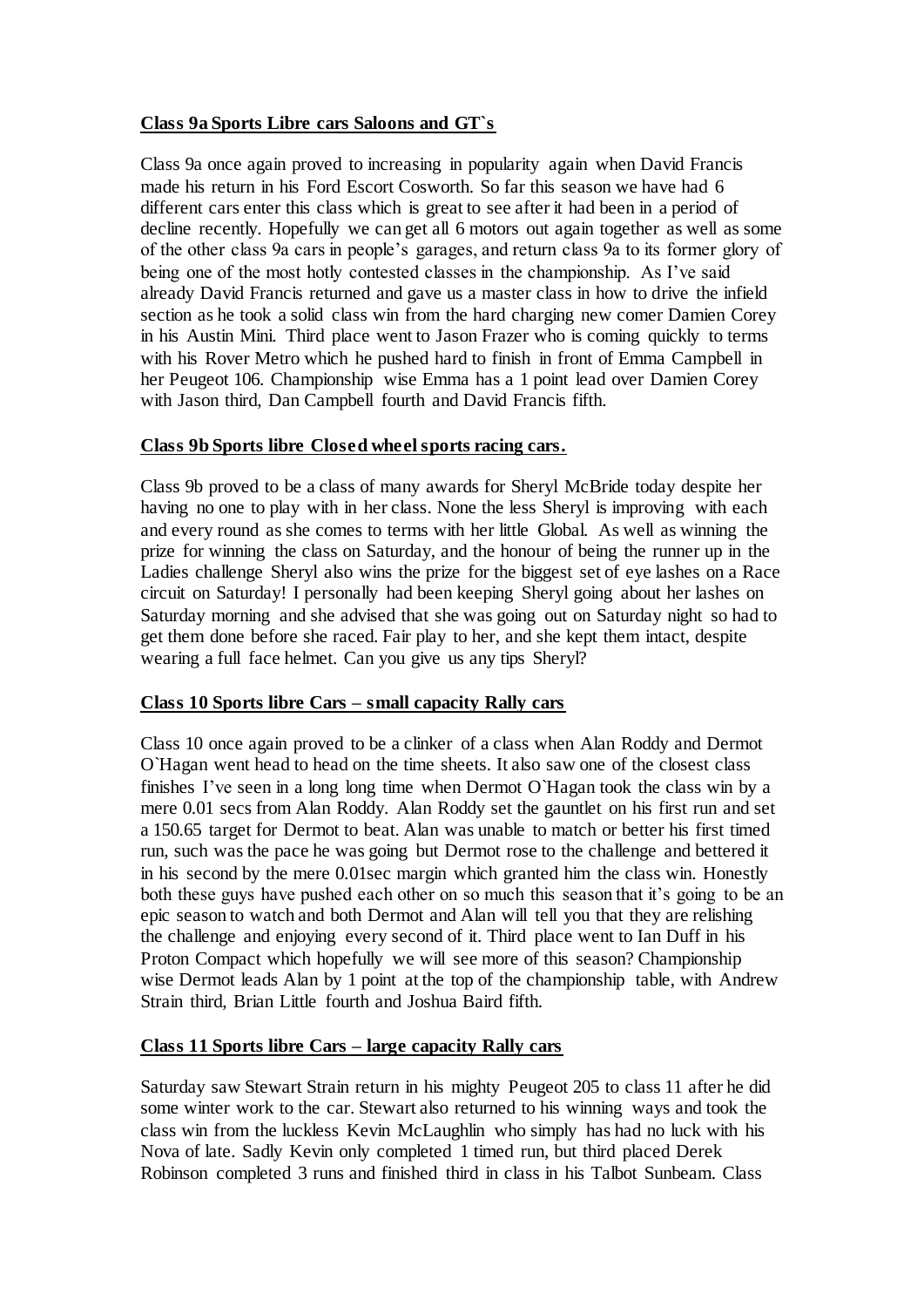11 is hopefully on the up as Jaye Nevin is almost finished rebuilding his car and Richie O`Mahoney had so much fun the last day that he intends to do more sprints in his mark 3 Escort too, as apparently does Norman Armstrong. Championship wise Derek Robinson still leads the class from Stewart Strain and Kevin McLaughlin.

## **Class 12 4WD sports Libre Cars**

After being such a big class in 2021 Oliver Cormican was on his own again in class 12 today. Although this didn't stop him going well. Oliver took the class win as well as third modified car and 18th overall in his Mitsubishi Evo. Oliver leads the class championship also ahead of Ian Lancashire.

### **Class 13 Formula Racing cars**

Today saw a smaller grid of only 2 cars in class 13 where Henry Campbell took the class win ahead of Stephen Wishart. Stephen seems to finally be getting to grips with the Swift SC 96 and is improving every event. Henry`s class win puts him 3 points ahead of Mike Todd in the championship tables with Stephen Wish at third, Nicholas Todd fourth and John Whitley fifth.

### **Class 14 small Capacity Racing Cars**

Ryan McGimpsey made a welcome return to the series and picked up where he left off with an awesome run to 4th overall in his little bike engine Jedi. Ryan finished a massive 5.32secs ahead of the hard charging George Stevenson, with Ethan Faulkner Phil Dorman and Thomas Corey filling out the class in that order. Class 14 is as always a well-supported class and we have at least 3 other class 14 drivers out there who will hopefully be competing this season making this class one of the closest classes in the championship. In terms of the championship George Stevenson leads the tables ahead of Thomas Corey, Ryan McGimpsey, Tom Devaney, Catherine Donnelly Ethan Faulkner and Phil Dorman.

### **Class 15 large Capacity Racing Cars**

As usual I gave the main class 15 run down above in the main text but Tim Woodside took the class and the overall event win ahead of Simon Woodside with Steven Gault third. John Donnelly took fourth in class in an unfamiliar car he was testing and setting up for his local friend. Sadly John Donnelly had had an engine issue the previous weekend at Ballyvaughan hill climb in his own car. Fifth went to regular hill climber Brendan Flynn with Alan Cassells and Rob Dwane both failing to record a time due to mechanical issues with their similar turbo charged Hyabussa engined OMS 25s. In terms of the class championship Tim Woodside now leads the table ahead of Robert Dwane and Alan Cassells with Simon Woodside fourth ahead of Steven Gault and John Donnelly.

## **Class 16a Historic Road Cars**

Gerry McGarrity was once again the man to beat in class 16a in his little mini. Gerry drove the wheels off the little car to beat the equally hard charging Bill Blair in his mini. Third went to Vincent Rodgers after a close day long tussle with Mervyn Getty